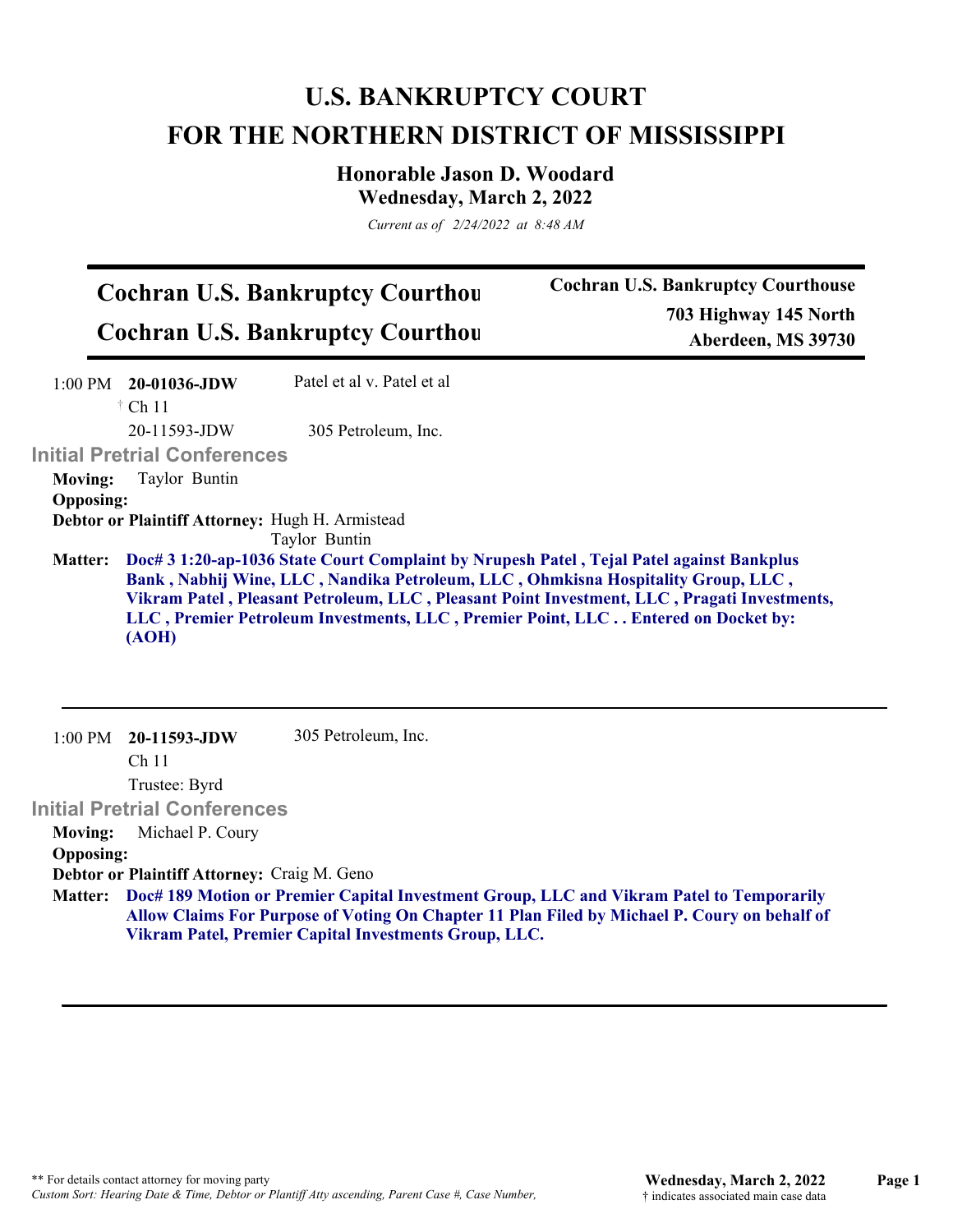1:00 PM **20-11593-JDW**  Ch 11 Trustee: Byrd **Initial Pretrial Conferences**  305 Petroleum, Inc. **Moving:** Craig M. Geno **Opposing: Debtor or Plaintiff Attorney:** Craig M. Geno **Doc# 182 Objection to Claim of Vikram M. Patel Filed by 305 Petroleum, Inc.. Responses due by Matter: 1/22/2021.**

1:00 PM **20-11593-JDW**  Ch 11 Trustee: Byrd **Initial Pretrial Conferences**  305 Petroleum, Inc. **Moving:** Craig M. Geno **Opposing: Debtor or Plaintiff Attorney:** Craig M. Geno **Doc# 169 Disclosure Statement Filed by Craig M. Geno on behalf of 305 Petroleum, Inc. Matter: (Attachments: # 1 Exhibits)**

1:00 PM **20-11593-JDW**  Ch 11 Trustee: Byrd **Initial Pretrial Conferences**  305 Petroleum, Inc. **Moving:** Craig M. Geno **Opposing: Debtor or Plaintiff Attorney:** Craig M. Geno **Doc# 180 Objection to Claim of Premier Capital Investment, LLC Filed by 305 Petroleum, Inc.. Matter: Responses due by 1/22/2021. (Attachments: # 1 Exhibits)**

1:00 PM **20-11593-JDW**  305 Petroleum, Inc.

Ch 11

Trustee: Byrd

**Initial Pretrial Conferences** 

**Moving:**

**Opposing:**

**Debtor or Plaintiff Attorney:** Craig M. Geno

**Doc# 158 Motion to Clarify Motion to Alter and Amend and/or to Clarify Order of October 27, Matter: 2020 Filed by Craig M. Geno on behalf of Pleasant Point Investment, LLC, Pacific Pleasant Investment, LLC, 305 Petroleum, Inc. (RE: related document(s)150 Opinion). (Attachments: # 1 Exhibits)**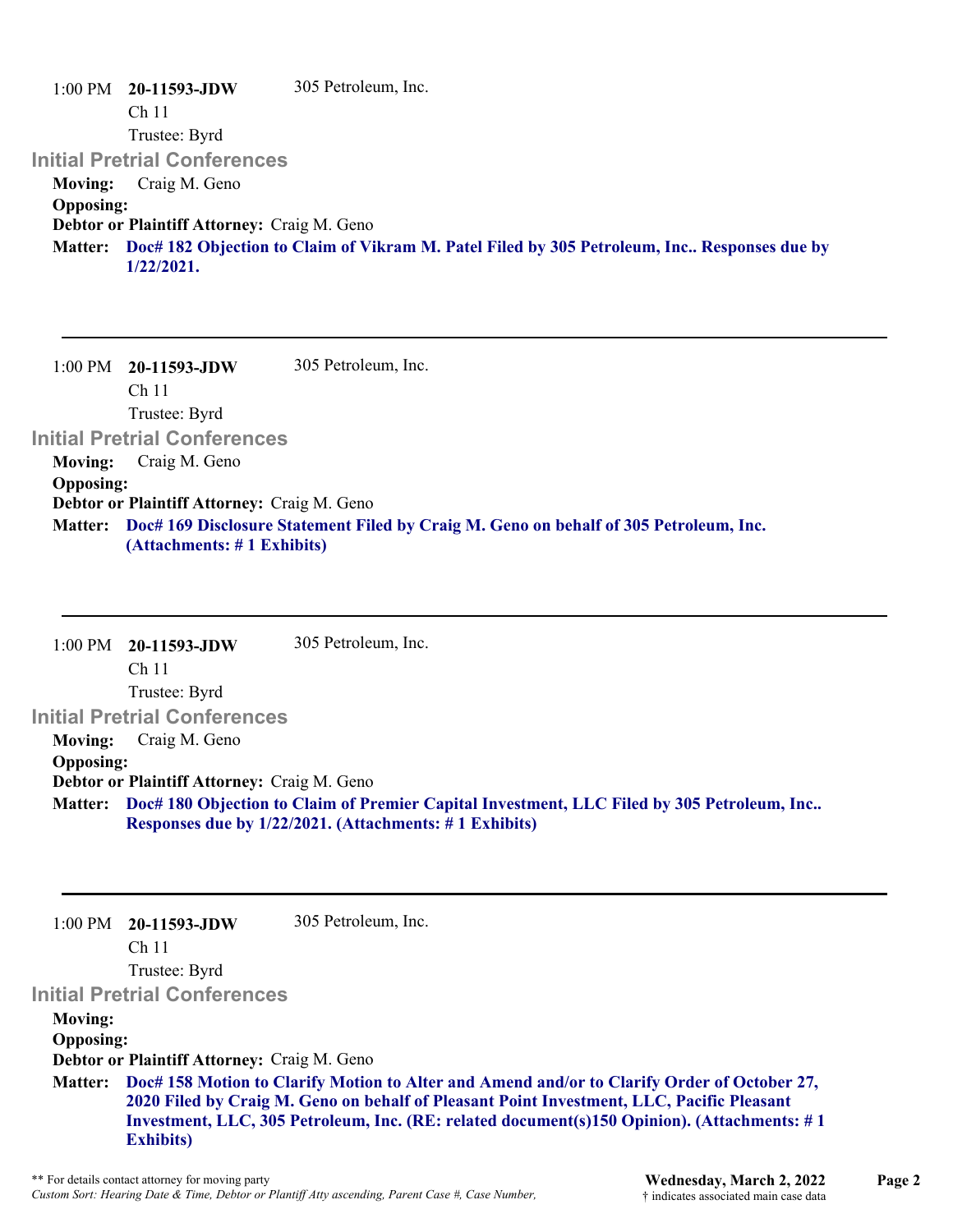|                  | $1:00 \text{ PM}$ 20-11594-JDW                                                                   | Pacific Pleasant Investment, LLC            |  |
|------------------|--------------------------------------------------------------------------------------------------|---------------------------------------------|--|
|                  | Ch <sub>11</sub>                                                                                 |                                             |  |
|                  | Trustee: Byrd                                                                                    |                                             |  |
|                  | <b>Initial Pretrial Conferences</b>                                                              |                                             |  |
| Moving:          | Craig M. Geno                                                                                    |                                             |  |
| <b>Opposing:</b> |                                                                                                  |                                             |  |
|                  | Debtor or Plaintiff Attorney: Craig M. Geno                                                      |                                             |  |
|                  | Matter: Doc# 106 Objection to Claim of Premier Capital Investment, LLC Filed by Pacific Pleasant |                                             |  |
|                  |                                                                                                  | Investment, LLC. Responses due by 9/8/2020. |  |
|                  |                                                                                                  |                                             |  |

| 1:00 PM          | 20-11594-JDW                                | Pacific Pleasant Investment, LLC                                                                       |
|------------------|---------------------------------------------|--------------------------------------------------------------------------------------------------------|
|                  | Ch <sub>11</sub>                            |                                                                                                        |
|                  | Trustee: Byrd                               |                                                                                                        |
|                  | <b>Initial Pretrial Conferences</b>         |                                                                                                        |
| <b>Moving:</b>   | Craig M. Geno                               |                                                                                                        |
| <b>Opposing:</b> |                                             |                                                                                                        |
|                  | Debtor or Plaintiff Attorney: Craig M. Geno |                                                                                                        |
|                  |                                             | Matter: Doc# 139 Disclosure Statement Filed by Craig M. Geno on behalf of Pacific Pleasant Investment, |
|                  | $LLC$ (Attachments: $\# 1$ Exhibits)        |                                                                                                        |

|                  | Pacific Pleasant Investment, LLC                                                                                                                                                                                                                                                             |
|------------------|----------------------------------------------------------------------------------------------------------------------------------------------------------------------------------------------------------------------------------------------------------------------------------------------|
| Ch <sub>11</sub> |                                                                                                                                                                                                                                                                                              |
| Trustee: Byrd    |                                                                                                                                                                                                                                                                                              |
|                  |                                                                                                                                                                                                                                                                                              |
| Craig M. Geno    |                                                                                                                                                                                                                                                                                              |
|                  |                                                                                                                                                                                                                                                                                              |
|                  |                                                                                                                                                                                                                                                                                              |
| $#1$ Exhibits)   | Doc# 134 Motion to Clarify Motion to Alter and Amend and/or to Clarify Order of October 27,<br>2020 Filed by Craig M. Geno on behalf of Pleasant Point Investment, LLC, 305 Petroleum, Inc.,<br>Pacific Pleasant Investment, LLC (RE: related document(s)124 Order (Generic)). (Attachments: |
|                  | $1:00 \text{ PM}$ 20-11594-JDW<br><b>Initial Pretrial Conferences</b><br><b>Opposing:</b><br>Debtor or Plaintiff Attorney: Craig M. Geno                                                                                                                                                     |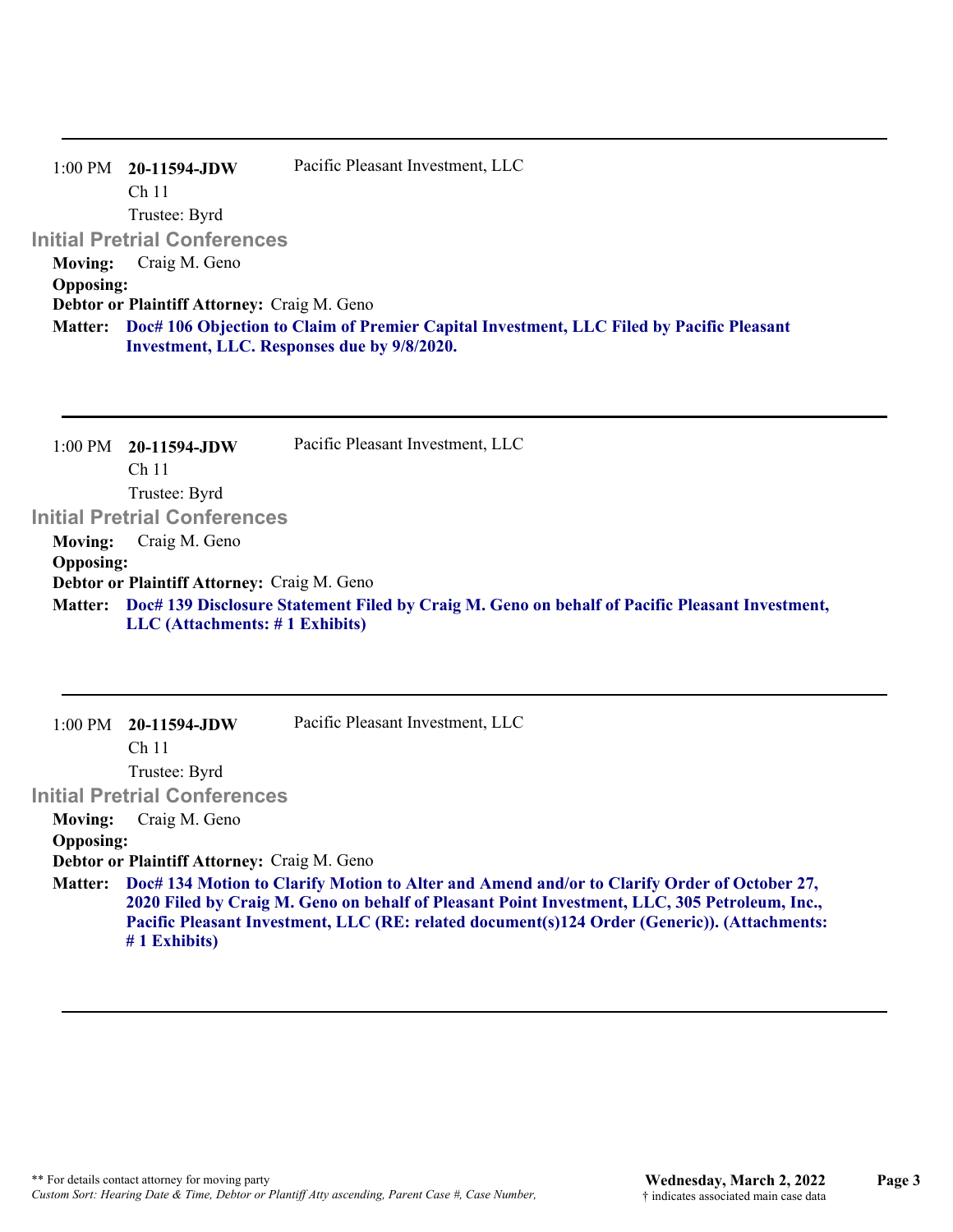| 20-11594-JDW<br>1:00 PM = | Pacific Pleasant Investment, LLC                                                                                                                                                              |
|---------------------------|-----------------------------------------------------------------------------------------------------------------------------------------------------------------------------------------------|
| Ch <sub>11</sub>          |                                                                                                                                                                                               |
| Trustee: Byrd             |                                                                                                                                                                                               |
|                           |                                                                                                                                                                                               |
| Craig M. Geno             |                                                                                                                                                                                               |
| <b>Opposing:</b>          |                                                                                                                                                                                               |
|                           |                                                                                                                                                                                               |
| Part 2)                   | Matter: Doc# 151 Objection to Claim of Premier Capital Investment, LLC Filed by Pacific Pleasant<br>Investment, LLC. Responses due by 1/22/2021. (Attachments: #1 Exhibits Part 1 #2 Exhibits |
|                           | <b>Initial Pretrial Conferences</b><br>Debtor or Plaintiff Attorney: Craig M. Geno                                                                                                            |

|                                             | $1:00 \text{ PM}$ 20-11595-JDW       | Pleasant Point Investment, LLC                                                                       |
|---------------------------------------------|--------------------------------------|------------------------------------------------------------------------------------------------------|
|                                             | Ch <sub>11</sub>                     |                                                                                                      |
|                                             | Trustee: Byrd                        |                                                                                                      |
|                                             | <b>Initial Pretrial Conferences</b>  |                                                                                                      |
| <b>Moving:</b>                              | Craig M. Geno                        |                                                                                                      |
| <b>Opposing:</b>                            |                                      |                                                                                                      |
| Debtor or Plaintiff Attorney: Craig M. Geno |                                      |                                                                                                      |
|                                             |                                      | Matter: Doc# 147 Disclosure Statement Filed by Craig M. Geno on behalf of Pleasant Point Investment, |
|                                             | $LLC$ (Attachments: $\# 1$ Exhibits) |                                                                                                      |

|                  | $1:00 \text{ PM}$ 20-11595-JDW              | Pleasant Point Investment, LLC                                                                                                        |
|------------------|---------------------------------------------|---------------------------------------------------------------------------------------------------------------------------------------|
|                  | Ch <sub>11</sub>                            |                                                                                                                                       |
|                  | Trustee: Byrd                               |                                                                                                                                       |
|                  | <b>Initial Pretrial Conferences</b>         |                                                                                                                                       |
| Moving:          | Craig M. Geno                               |                                                                                                                                       |
| <b>Opposing:</b> |                                             |                                                                                                                                       |
|                  | Debtor or Plaintiff Attorney: Craig M. Geno |                                                                                                                                       |
| <b>Matter:</b>   |                                             | Doc# 113 Objection to Claim of Premier Capital Investment, LLC Filed by Pleasant Point<br>Investment, LLC. Responses due by 9/8/2020. |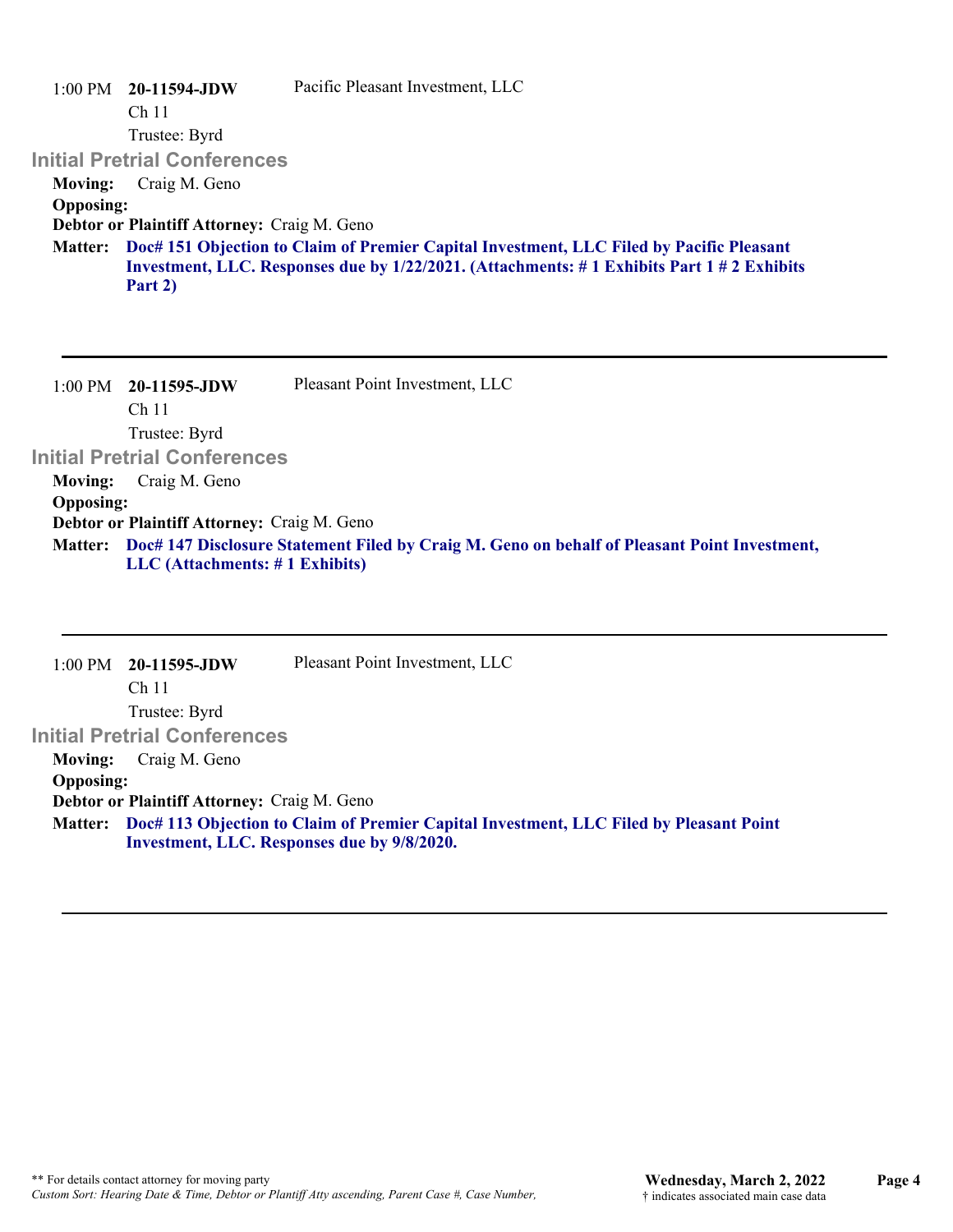|                                    | $1:00 \text{ PM}$ 20-11595-JDW<br>Ch <sub>11</sub><br>Trustee: Byrd<br><b>Initial Pretrial Conferences</b> | Pleasant Point Investment, LLC                                                                                                                                                                                                                                                                 |
|------------------------------------|------------------------------------------------------------------------------------------------------------|------------------------------------------------------------------------------------------------------------------------------------------------------------------------------------------------------------------------------------------------------------------------------------------------|
| <b>Moving:</b><br><b>Opposing:</b> | Craig M. Geno                                                                                              |                                                                                                                                                                                                                                                                                                |
|                                    | Debtor or Plaintiff Attorney: Craig M. Geno                                                                |                                                                                                                                                                                                                                                                                                |
| <b>Matter:</b>                     | 1 Exhibits)                                                                                                | Doc# 141 Motion to Clarify Motion to Alter and Amend and/or to Clarify Order of October 27,<br>2020 Filed by Craig M. Geno on behalf of Pacific Pleasant Investment, LLC, 305 Petroleum, Inc.,<br>Pleasant Point Investment, LLC (RE: related document(s)133 Order (Generic)). (Attachments: # |
|                                    | $1:00$ PM $20-11595$ -JDW<br>Ch <sub>11</sub><br>Trustee: Byrd                                             | Pleasant Point Investment, LLC                                                                                                                                                                                                                                                                 |
|                                    | <b>Initial Pretrial Conferences</b>                                                                        |                                                                                                                                                                                                                                                                                                |
| <b>Moving:</b><br><b>Opposing:</b> | Craig M. Geno                                                                                              |                                                                                                                                                                                                                                                                                                |
|                                    | Debtor or Plaintiff Attorney: Craig M. Geno                                                                |                                                                                                                                                                                                                                                                                                |
| <b>Matter:</b>                     |                                                                                                            | Doc# 159 Objection to Claim of Premier Capital Investment, LLC Filed by Pleasant Point<br>Investment, LLC. Responses due by 1/22/2021.                                                                                                                                                         |
|                                    | 1:00 PM 20-11596-JDW                                                                                       | Premier Petroleum Investment, LLC                                                                                                                                                                                                                                                              |

## Ch 11

**Initial Pretrial Conferences Moving:** Craig M. Geno

**Opposing:**

**Debtor or Plaintiff Attorney:** Craig M. Geno **Doc# 196 Objection to Claim of Premier Capital Investment, LLC Filed by Premier Petroleum Matter: Investment, LLC. Responses due by 1/22/2021.**

1:00 PM **20-11596-JDW**  Ch 11

Premier Petroleum Investment, LLC

## **Initial Pretrial Conferences**

**Moving:** Craig M. Geno **Opposing: Debtor or Plaintiff Attorney:** Craig M. Geno **Doc# 104 Objection to Claim of Premier Capital Investment, LLC Filed by Premier Petroleum Matter: Investment, LLC. Responses due by 9/8/2020.**